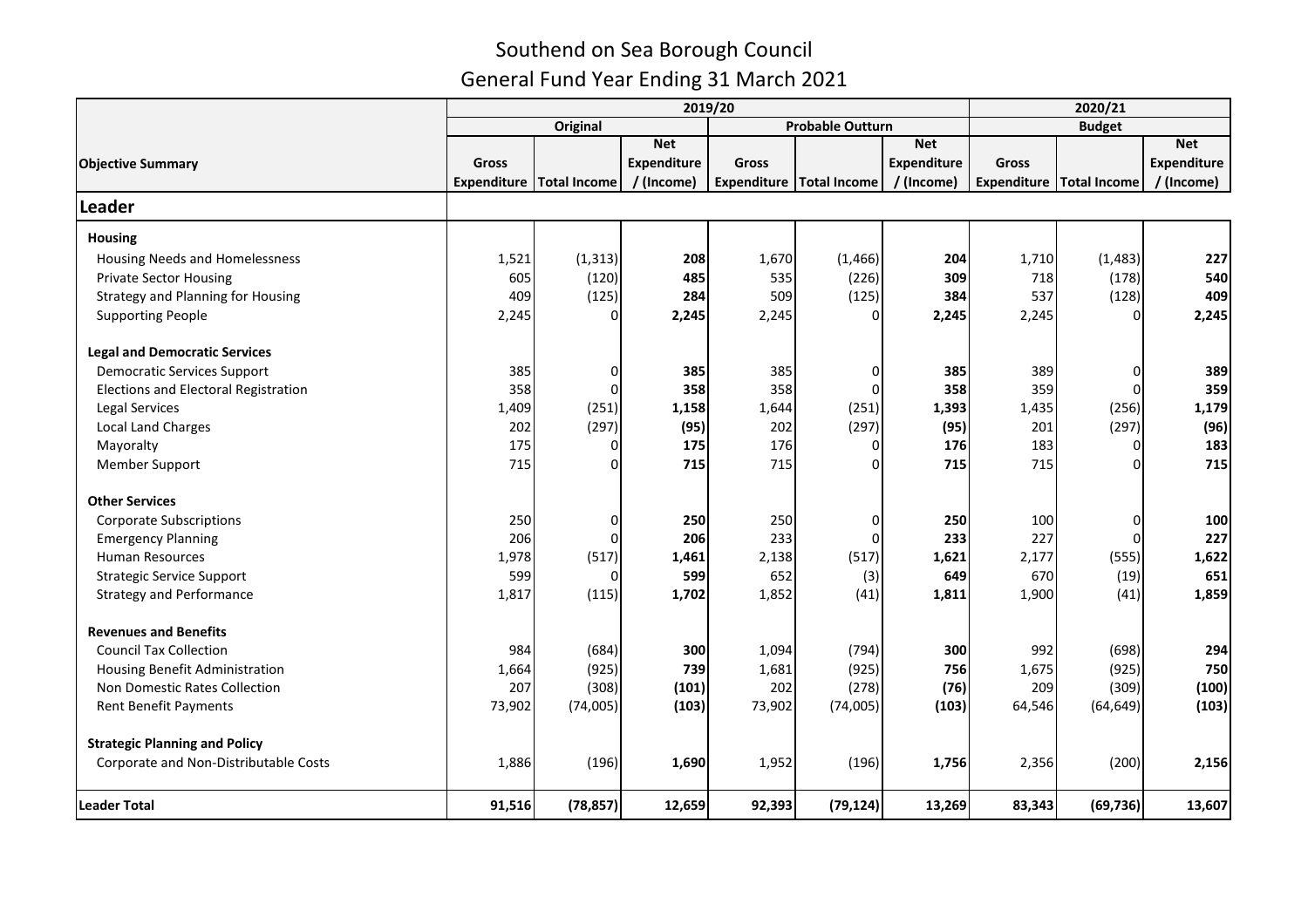|                                           |                                     |                                     | 2020/21            |        |                                         |                    |        |                                     |                    |  |
|-------------------------------------------|-------------------------------------|-------------------------------------|--------------------|--------|-----------------------------------------|--------------------|--------|-------------------------------------|--------------------|--|
|                                           | <b>Probable Outturn</b><br>Original |                                     |                    |        |                                         |                    |        | <b>Budget</b>                       |                    |  |
|                                           |                                     |                                     | <b>Net</b>         |        |                                         | <b>Net</b>         |        |                                     | <b>Net</b>         |  |
| <b>Objective Summary</b>                  | Gross                               |                                     | <b>Expenditure</b> | Gross  |                                         | <b>Expenditure</b> | Gross  |                                     | <b>Expenditure</b> |  |
|                                           |                                     | <b>Expenditure   Total Income  </b> | / (Income)         |        | Expenditure   Total Income   / (Income) |                    |        | <b>Expenditure   Total Income  </b> | / (Income)         |  |
| <b>Deputy Leader</b>                      |                                     |                                     |                    |        |                                         |                    |        |                                     |                    |  |
| <b>Asset and Facilities Management</b>    |                                     |                                     |                    |        |                                         |                    |        |                                     |                    |  |
| Asset Management                          | 459                                 | (17)                                | 442                | 459    | (17)                                    | 442                | 496    | (17)                                | 479                |  |
| <b>Buildings Management</b>               | 1,868                               | (113)                               | 1,755              | 2,033  | (113)                                   | 1,920              | 2,039  | (113)                               | 1,926              |  |
| Community Centres and Club 60             | 17                                  | (1)                                 | 16                 | 17     | (1)                                     | 16                 | 17     | (1)                                 | 16                 |  |
| Corporate and Industrial Estates          | 93                                  | (3, 567)                            | (3, 474)           | 93     | (3, 567)                                | (3, 474)           | 97     | (3,667)                             | (3,570)            |  |
| Property Management and Maintenance       | 460                                 | (114)                               | 346                | 460    | (114)                                   | 346                | 482    | (116)                               | 366                |  |
| <b>Tickfield Training Centre</b>          | 362                                 | (160)                               | 202                | 362    | (160)                                   | 202                | 400    | (164)                               | 236                |  |
| <b>Financial Services</b>                 |                                     |                                     |                    |        |                                         |                    |        |                                     |                    |  |
| Accountancy                               | 2,261                               | (308)                               | 1,953              | 2,204  | (273)                                   | 1,931              | 2,345  | (271)                               | 2,074              |  |
| <b>Accounts Payable</b>                   | 129                                 | (4)                                 | 125                | 129    | (4)                                     | 125                | 135    | (4)                                 | 131                |  |
| <b>Accounts Receivable</b>                | 200                                 | (82)                                | 118                | 200    | (82)                                    | 118                | 211    | (84)                                | 127                |  |
| Corporate Fraud                           | 229                                 | (52)                                | 177                | 229    | (52)                                    | 177                | 237    | (53)                                | 184                |  |
| Corporate Procurement                     | 700                                 | $\Omega$                            | 700                | 774    | $\Omega$                                | 774                | 964    | $\Omega$                            | 964                |  |
| Insurance                                 | 173                                 | (249)                               | (76)               | 173    | (249)                                   | (76)               | 178    | (249)                               | (71)               |  |
| <b>Internal Audit</b>                     | 739                                 | (207)                               | 532                | 556    | (189)                                   | 367                | 700    | (192)                               | 508                |  |
| <b>Highways and Transport</b>             |                                     |                                     |                    |        |                                         |                    |        |                                     |                    |  |
| <b>Bridges and Structural Engineering</b> | 51                                  | 0                                   | 51                 | 26     |                                         | 26                 | 51     | 0                                   | 51                 |  |
| Car Parking Management                    | 1,261                               | (6,993)                             | (5, 732)           | 1,729  | (6,868)                                 | (5, 139)           | 1,413  | (6,970)                             | (5, 557)           |  |
| <b>Concessionary Fares</b>                | 3,390                               | U                                   | 3,390              | 3,037  |                                         | 3,037              | 3,390  | O                                   | 3,390              |  |
| <b>Decriminalised Parking</b>             | 1,178                               | (1,707)                             | (529)              | 1,442  | (1, 597)                                | (155)              | 1,141  | (1,741)                             | (600)              |  |
| Dial A Ride Service                       | 97                                  | (20)                                | 77                 | 102    | (20)                                    | 82                 | 72     | (20)                                | 52                 |  |
| <b>Highways Maintenance</b>               | 2,712                               | (283)                               | 2,429              | 3,857  | (173)                                   | 3,684              | 3,536  | (189)                               | 3,347              |  |
| Passenger Transport                       | 142                                 | (67)                                | 75                 | 257    | (82)                                    | 175                | 142    | (68)                                | 74                 |  |
| Road Safety and School Crossing           | 214                                 | $\Omega$                            | 214                | 128    | $\Omega$                                | 128                | 165    | $\mathbf 0$                         | 165                |  |
| <b>Traffic and Parking Management</b>     | 155                                 | (6)                                 | 149                | 360    | (16)                                    | 344                | 171    | (6)                                 | 165                |  |
| <b>Transport Management</b>               | 168                                 | $\Omega$                            | 168                | 168    |                                         | 168                | 224    | $\Omega$                            | 224                |  |
| <b>Transport Planning</b>                 | 1,828                               | (2, 287)                            | (459)              | 2,086  | (1,777)                                 | 309                | 727    | (612)                               | 115                |  |
| Vehicle Fleet                             | 549                                 | (344)                               | 205                | 549    | (344)                                   | 205                | 534    | (351)                               | 183                |  |
| <b>Deputy Leader Total</b>                | 19,433                              | (16, 581)                           | 2,852              | 21,428 | (15, 698)                               | 5,730              | 19,867 | (14, 888)                           | 4,979              |  |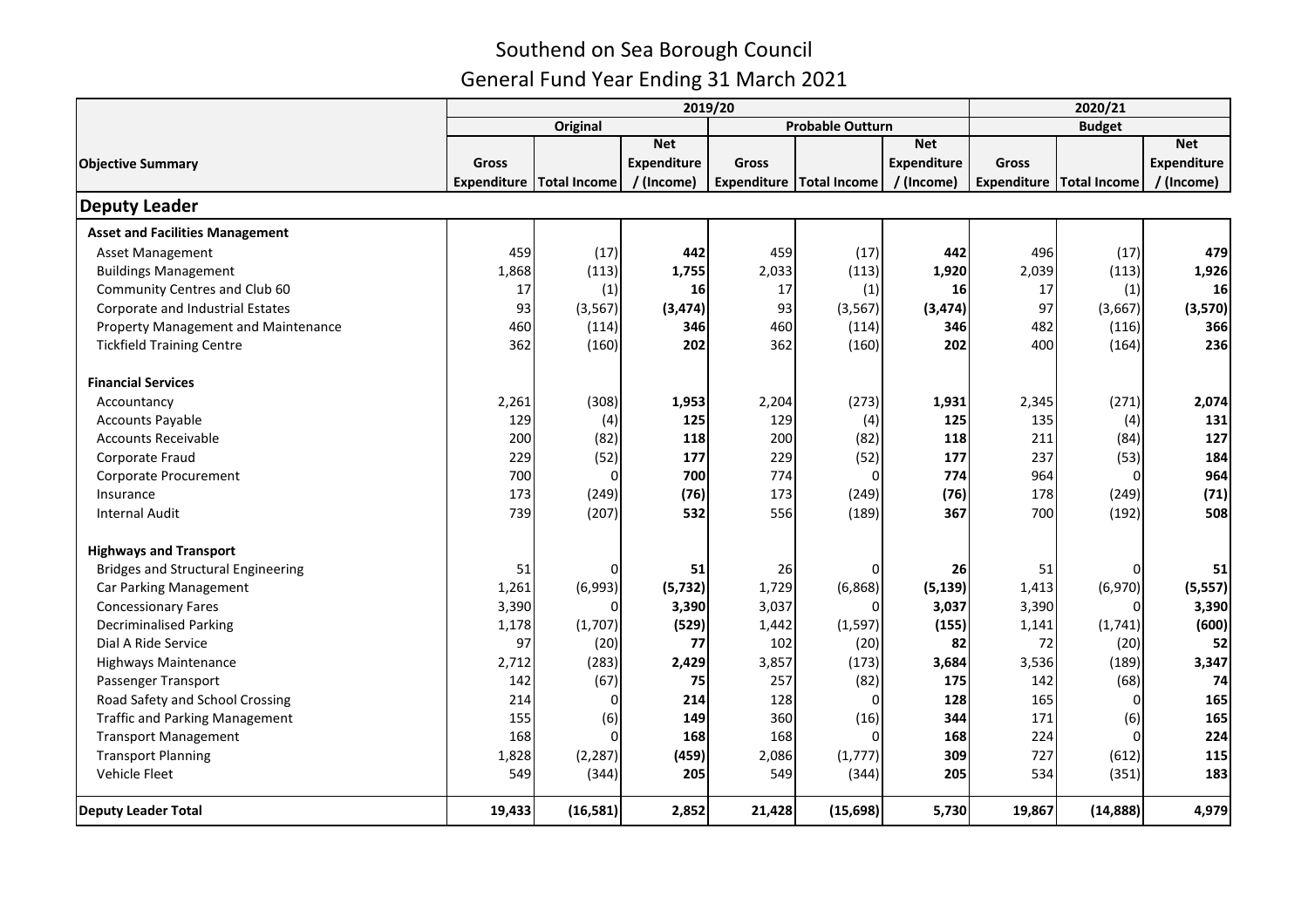|                                              |        |                                     | 2020/21     |                         |                            |             |               |                            |             |
|----------------------------------------------|--------|-------------------------------------|-------------|-------------------------|----------------------------|-------------|---------------|----------------------------|-------------|
|                                              |        | Original                            |             | <b>Probable Outturn</b> |                            |             | <b>Budget</b> |                            |             |
|                                              |        |                                     | <b>Net</b>  |                         |                            | <b>Net</b>  |               |                            | <b>Net</b>  |
| <b>Objective Summary</b>                     | Gross  |                                     | Expenditure | <b>Gross</b>            |                            | Expenditure | <b>Gross</b>  |                            | Expenditure |
|                                              |        | <b>Expenditure   Total Income  </b> | / (Income)  |                         | Expenditure   Total Income | / (Income)  |               | Expenditure   Total Income | / (Income)  |
| <b>Business, Culture and Tourism</b>         |        |                                     |             |                         |                            |             |               |                            |             |
| <b>Culture</b>                               |        |                                     |             |                         |                            |             |               |                            |             |
| Arts Development                             | 500    | (264)                               | 236         | 538                     | (264)                      | 274         | 613           | (264)                      | 349         |
| <b>Culture Management</b>                    | 156    | (37)                                | 119         | 156                     | (37)                       | 119         | 11            | (7)                        |             |
| <b>Library Service</b>                       | 2,968  | (410)                               | 2,558       | 2,939                   | (358)                      | 2,581       | 2,989         | (392)                      | 2,597       |
| <b>Museums and Art Gallery</b>               | 871    | (93)                                | 778         | 871                     | (93)                       | 778         | 889           | (95)                       | 794         |
| Southend Theatres                            | 52     | (25)                                | 27          | 52                      | (25)                       | 27          | 52            | (25)                       | 27          |
| Sport and Leisure Facilities                 | 96     | (304)                               | (208)       | 96                      | (304)                      | (208)       | 124           | (308)                      | (184)       |
| Sports Development                           | 55     |                                     | 55          | 55                      |                            | 55          | 55            | n                          | 55          |
| <b>Economic Development and Regeneration</b> |        |                                     |             |                         |                            |             |               |                            |             |
| Economic Development                         | 3,730  | (3, 291)                            | 439         | 3,673                   | (2,949)                    | 724         | 651           | (335)                      | 316         |
| <b>Town Centre</b>                           | 182    | (60)                                | 122         | 166                     | (60)                       | 106         | 193           | (61)                       | 132         |
| <b>Tourism</b>                               |        |                                     |             |                         |                            |             |               |                            |             |
| <b>Resorts Services Pier and Foreshore</b>   | 1,458  | (991)                               | 467         | 1,468                   | (1, 149)                   | 319         | 1,426         | (1, 011)                   | 415         |
| Tourism                                      | 64     | (17)                                | 47          | 254                     | (17)                       | 237         | 354           | (17)                       | 337         |
| <b>Business, Culture and Tourism Total</b>   | 10,131 | (5, 492)                            | 4,639       | 10,268                  | (5,256)                    | 5,012       | 7,356         | (2, 515)                   | 4,841       |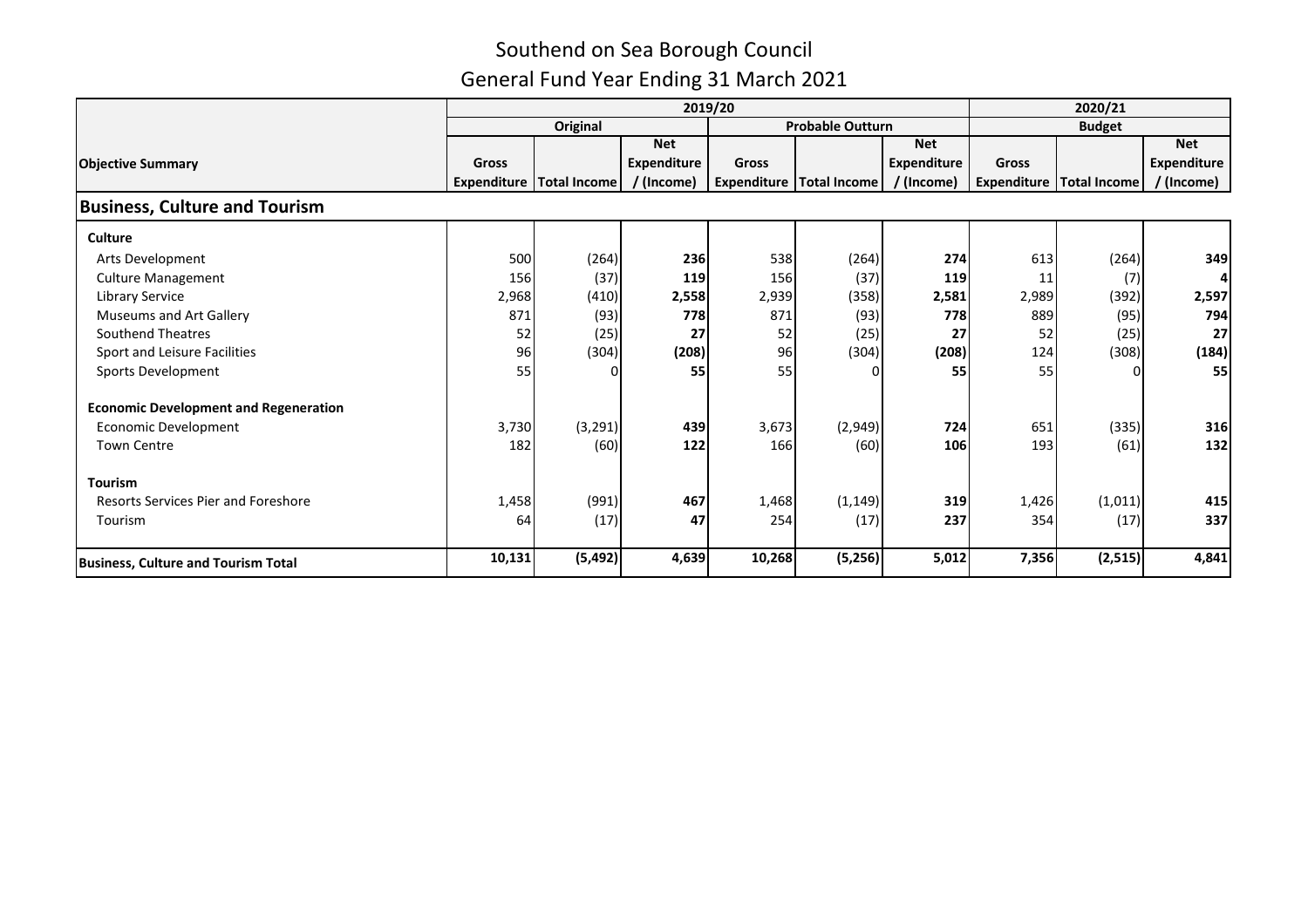|                                                       |        |                                     | 2020/21            |              |                                     |             |              |               |                    |
|-------------------------------------------------------|--------|-------------------------------------|--------------------|--------------|-------------------------------------|-------------|--------------|---------------|--------------------|
|                                                       |        | <b>Original</b>                     |                    |              | Probable Outturn                    |             |              | <b>Budget</b> |                    |
|                                                       |        |                                     | <b>Net</b>         |              |                                     | <b>Net</b>  |              |               | <b>Net</b>         |
| <b>Objective Summary</b>                              | Gross  |                                     | <b>Expenditure</b> | <b>Gross</b> |                                     | Expenditure | <b>Gross</b> |               | <b>Expenditure</b> |
|                                                       |        | <b>Expenditure   Total Income  </b> | / (Income)         |              | <b>Expenditure   Total Income  </b> | / (Income)  | Expenditure  | Total Income  | / (Income)         |
| <b>Children and Learning</b>                          |        |                                     |                    |              |                                     |             |              |               |                    |
| <b>Childrens Social Care</b>                          |        |                                     |                    |              |                                     |             |              |               |                    |
| Children Fieldwork Services                           | 5,480  | (5)                                 | 5,475              | 6,871        | (5)                                 | 6,866       | 6,087        | (5)           | 6,082              |
| <b>Children with Disablities</b>                      | 1,179  | (178)                               | 1,001              | 1,354        | (173)                               | 1,181       | 1,250        | (178)         | 1,072              |
| <b>Childrens Specialist Support and Commissioning</b> | 2,784  | (171)                               | 2,613              | 2,832        | (201)                               | 2,631       | 2,832        | (184)         | 2,648              |
| Inhouse Fostering and Adoption                        | 5,089  | (166)                               | 4,923              | 5,305        | (395)                               | 4,910       | 5,618        | (211)         | 5,407              |
| Leaving Care Placements and Resources                 | 1,903  | (656)                               | 1,247              | 2,932        | (1, 189)                            | 1,743       | 2,291        | (1,023)       | 1,268              |
| Private Voluntary Independent Provider Placements     | 4,175  | (120)                               | 4,055              | 8,978        | (165)                               | 8,813       | 6,550        | (120)         | 6,430              |
| <b>Education and Schools</b>                          |        |                                     |                    |              |                                     |             |              |               |                    |
| Early Years Development and Child Care Partnership    | 11,494 | (10,057)                            | 1,437              | 11,763       | (10, 280)                           | 1,483       | 11,833       | (10, 471)     | 1,362              |
| High Needs Educational Funding                        | 12,402 | (11, 344)                           | 1,058              | 13,419       | (12, 277)                           | 1,142       | 13,446       | (12, 259)     | 1,187              |
| School Support and Education Transport                | 6,918  | (4,526)                             | 2,392              | 6,101        | (3, 341)                            | 2,760       | 8,652        | (6, 288)      | 2,364              |
| Southend Adult Community College                      | 3,263  | (3, 186)                            | 77                 | 2,277        | (2,200)                             | 77          | 2,277        | (2,200)       | 77                 |
| <b>Maintained Schools Delegated</b>                   |        |                                     |                    |              |                                     |             |              |               |                    |
| Maintained Schools Delegated Budgets                  | 21,656 | (21, 656)                           | 0                  | 21,656       | (21, 656)                           | 0           | 22,569       | (22, 569)     | 0                  |
| <b>Pupil Premium</b>                                  | 2,500  | (2,500)                             | $\mathbf{0}$       | 2,500        | (2,500)                             | n           | 2,500        | (2,500)       | Οl                 |
| <b>Youth and Family Support</b>                       |        |                                     |                    |              |                                     |             |              |               |                    |
| Early Help and Family Support                         | 2,080  | (1, 203)                            | 877                | 2,184        | (1, 118)                            | 1,066       | 2,018        | (1,258)       | 760                |
| Youth Offending Service                               | 1,993  | (574)                               | 1,419              | 1,887        | (465)                               | 1,422       | 2,035        | (532)         | 1,503              |
| <b>Youth Service</b>                                  | 520    | (46)                                | 474                | 473          | (23)                                | 450         | 538          | (46)          | 492                |
| <b>Children and Learning Total</b>                    | 83,436 | (56, 388)                           | 27,048             | 90,532       | (55, 988)                           | 34,544      | 90,495       | (59, 843)     | 30,652             |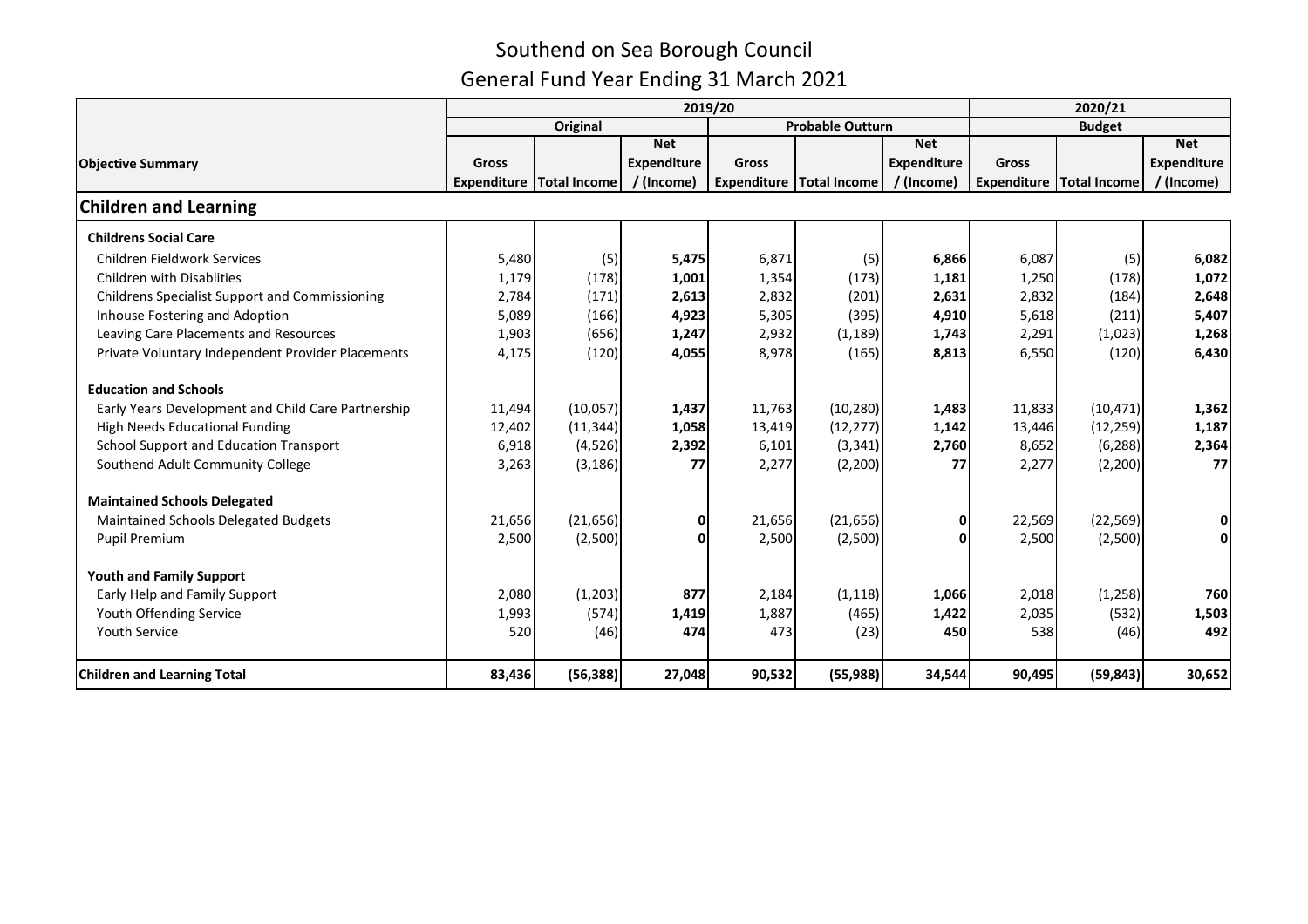|                                                    |        |                                     | 2020/21            |        |                                     |             |        |                                     |                    |
|----------------------------------------------------|--------|-------------------------------------|--------------------|--------|-------------------------------------|-------------|--------|-------------------------------------|--------------------|
|                                                    |        | <b>Original</b>                     |                    |        | <b>Probable Outturn</b>             |             |        | <b>Budget</b>                       |                    |
|                                                    |        |                                     | <b>Net</b>         |        |                                     | <b>Net</b>  |        |                                     | <b>Net</b>         |
| <b>Objective Summary</b>                           | Gross  |                                     | <b>Expenditure</b> | Gross  |                                     | Expenditure | Gross  |                                     | <b>Expenditure</b> |
|                                                    |        | <b>Expenditure   Total Income  </b> | / (Income)         |        | <b>Expenditure   Total Income  </b> | / (Income)  |        | <b>Expenditure   Total Income  </b> | / (Income)         |
| <b>Community Safety and Customer Contact</b>       |        |                                     |                    |        |                                     |             |        |                                     |                    |
| <b>Cemeteries and Crematorium</b>                  |        |                                     |                    |        |                                     |             |        |                                     |                    |
| <b>Cemeteries and Crematorium</b>                  | 1,027  | (2,640)                             | (1,613)            | 1,125  | (2, 515)                            | (1, 390)    | 1,078  | (2,692)                             | (1,614)            |
| <b>Community Safety</b>                            |        |                                     |                    |        |                                     |             |        |                                     |                    |
| <b>Closed Circuit Television</b>                   | 509    | (34)                                | 475                | 494    | (34)                                | 460         | 534    | (35)                                | 499                |
| <b>Community Safety</b>                            | 607    | (32)                                | 575                | 622    | (32)                                | <b>590</b>  | 800    | (32)                                | 768                |
| <b>Customer Services</b>                           |        |                                     |                    |        |                                     |             |        |                                     |                    |
| <b>Customer Services Centre</b>                    | 2,192  | (303)                               | 1,889              | 2,038  | (303)                               | 1,735       | 2,313  | (309)                               | 2,004              |
| Registration of Births Deaths and Marriages        | 351    | (387)                               | (36)               | 339    | (437)                               | (98)        | 366    | (470)                               | (104)              |
| ICT                                                |        |                                     |                    |        |                                     |             |        |                                     |                    |
| Information Communications and Technology          | 4,340  | (1, 238)                            | 3,102              | 4,038  | (1, 310)                            | 2,728       | 4,532  | (1, 261)                            | 3,271              |
| <b>Regulatory Services</b>                         |        |                                     |                    |        |                                     |             |        |                                     |                    |
| <b>Regulatory Business</b>                         | 29     | (14)                                | 15                 | 47     | (14)                                | 33          | 29     | (15)                                | 14                 |
| <b>Regulatory Licensing</b>                        | 118    | (478)                               | (360)              | 124    | (314)                               | (190)       | 118    | (488)                               | (370)              |
| <b>Regulatory Management</b>                       | 1,165  |                                     | 1,165              | 1,102  | O                                   | 1,102       | 1,228  | $\Omega$                            | 1,228              |
| <b>Regulatory Protection</b>                       | 63     | (13)                                | 50                 | 103    | (13)                                | 90          | 72     | (14)                                | 58                 |
| <b>Community Safety and Customer Contact Total</b> | 10,399 | (5, 138)                            | 5,261              | 10,031 | (4, 971)                            | 5,060       | 11,069 | (5, 314)                            | 5,755              |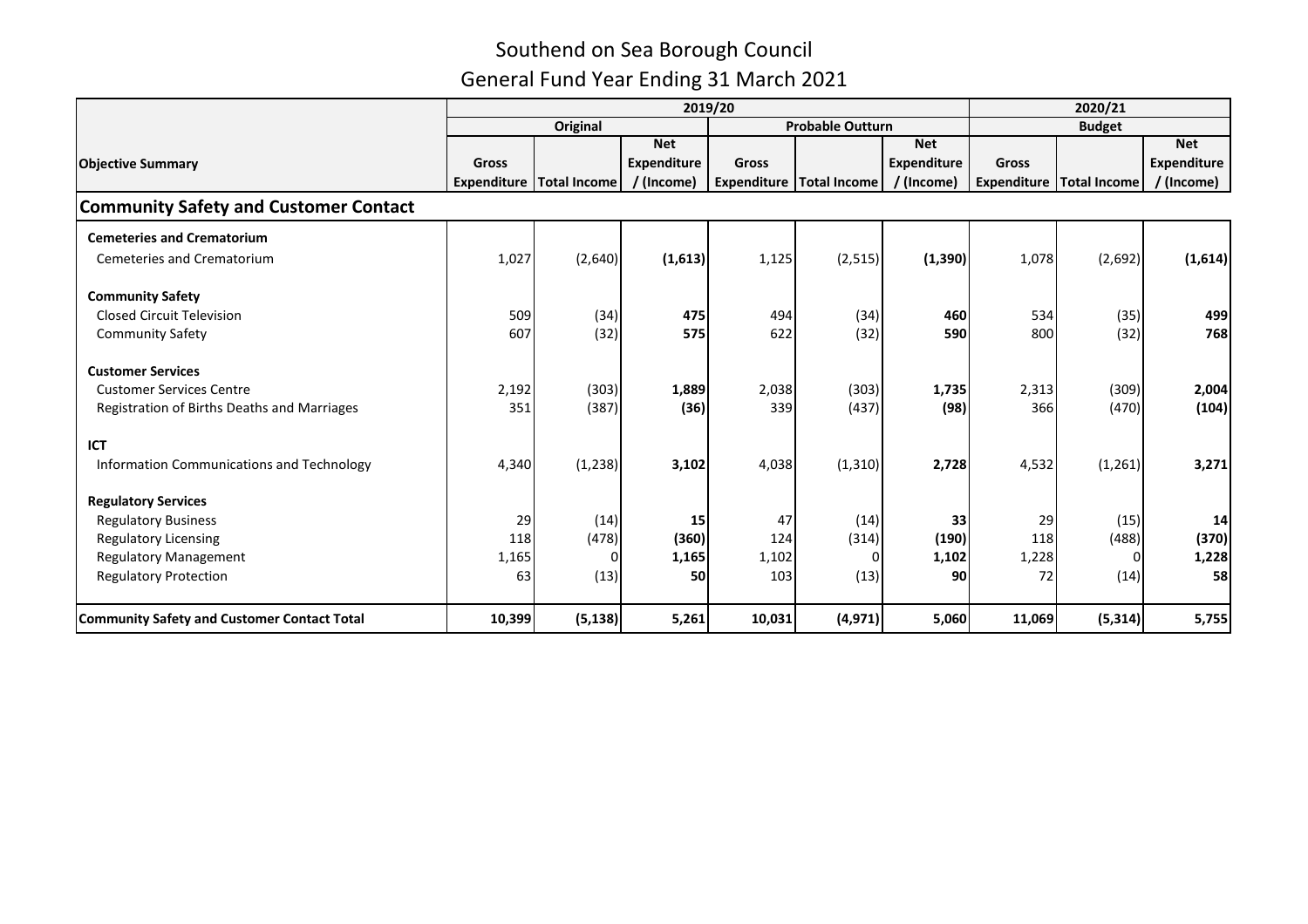|                                                       |                    |                     | 2020/21            |                    |                         |             |               |                     |                    |  |
|-------------------------------------------------------|--------------------|---------------------|--------------------|--------------------|-------------------------|-------------|---------------|---------------------|--------------------|--|
|                                                       |                    | <b>Original</b>     |                    |                    | <b>Probable Outturn</b> |             | <b>Budget</b> |                     |                    |  |
|                                                       |                    |                     | <b>Net</b>         |                    |                         | <b>Net</b>  |               |                     | <b>Net</b>         |  |
| <b>Objective Summary</b>                              | <b>Gross</b>       |                     | <b>Expenditure</b> | <b>Gross</b>       |                         | Expenditure | <b>Gross</b>  |                     | <b>Expenditure</b> |  |
|                                                       | <b>Expenditure</b> | <b>Total Income</b> | / (Income)         | <b>Expenditure</b> | <b>Total Income</b>     | / (Income)  | Expenditure   | <b>Total Income</b> | / (Income)         |  |
| <b>Environment and Planning</b>                       |                    |                     |                    |                    |                         |             |               |                     |                    |  |
| <b>Energy</b>                                         |                    |                     |                    |                    |                         |             |               |                     |                    |  |
| Climate Change                                        | 55                 | (163)               | (108)              | 67                 | (141)                   | (74)        | 476           | (394)               | 82                 |  |
| <b>Flooding</b>                                       |                    |                     |                    |                    |                         |             |               |                     |                    |  |
| Flood and Sea Defence                                 | 414                | (13)                | 401                | 315                | (13)                    | 302         | 414           | (13)                | 401                |  |
| <b>Parks and Open Spaces</b>                          |                    |                     |                    |                    |                         |             |               |                     |                    |  |
| <b>Amenity Services Organisation</b>                  | 3,931              | (600)               | 3,331              | 3,986              | (600)                   | 3,386       | 4,058         | (612)               | 3,446              |  |
| Parks and Amenities Management                        | 1,492              | (446)               | 1,046              | 1,493              | (516)                   | 977         | 1,517         | (455)               | 1,062              |  |
| <b>Planning</b>                                       |                    |                     |                    |                    |                         |             |               |                     |                    |  |
| <b>Building Control</b>                               | 457                | (451)               | 6                  | 499                | (483)                   | 16          | 449           | (460)               | (11)               |  |
| Development Control                                   | 923                | (656)               | 267                | 1,113              | (806)                   | 307         | 1,038         | (750)               | 288                |  |
| Regional and Local Town Plan                          | 735                | 0                   | 735                | 726                |                         | 726         | 830           | $\Omega$            | 830                |  |
| <b>Waste and Street Scene</b>                         |                    |                     |                    |                    |                         |             |               |                     |                    |  |
| <b>Enterprise Tourism and Enviroment Central Pool</b> | 1,505              | $\Omega$            | 1,505              | 1,470              | $\Omega$                | 1,470       | 1,519         | $\overline{0}$      | 1,519              |  |
| <b>Enviromental Care</b>                              | 228                | (4)                 | 224                | 225                | (4)                     | 221         | 228           | (4)                 | 224                |  |
| <b>Household Recycling</b>                            | 489                | (7)                 | 482                | 498                | (7)                     | 491         | 498           | (7)                 | 491                |  |
| <b>Public Conveniences</b>                            | 498                | $\Omega$            | 498                | 504                |                         | 504         | 504           | $\Omega$            | 504                |  |
| <b>Street Cleansing</b>                               | 1,392              | 0                   | 1,392              | 1,518              |                         | 1,518       | 1,418         | $\Omega$            | 1,418              |  |
| <b>Waste Collection</b>                               | 4,993              | 0                   | 4,993              | 5,039              |                         | 5,039       | 5,088         |                     | 5,088              |  |
| <b>Waste Disposal</b>                                 | 5,037              | $\Omega$            | 5,037              | 4,527              | 0                       | 4,527       | 5,039         | $\Omega$            | 5,039              |  |
| Waste Manangement                                     | 281                | $\Omega$            | 281                | 382                | (230)                   | 152         | (281)         | (230)               | (511)              |  |
| <b>Environment and Planning Total</b>                 | 22,429             | (2, 339)            | 20,090             | 22,361             | (2,799)                 | 19,562      | 22,796        | (2,925)             | 19,871             |  |